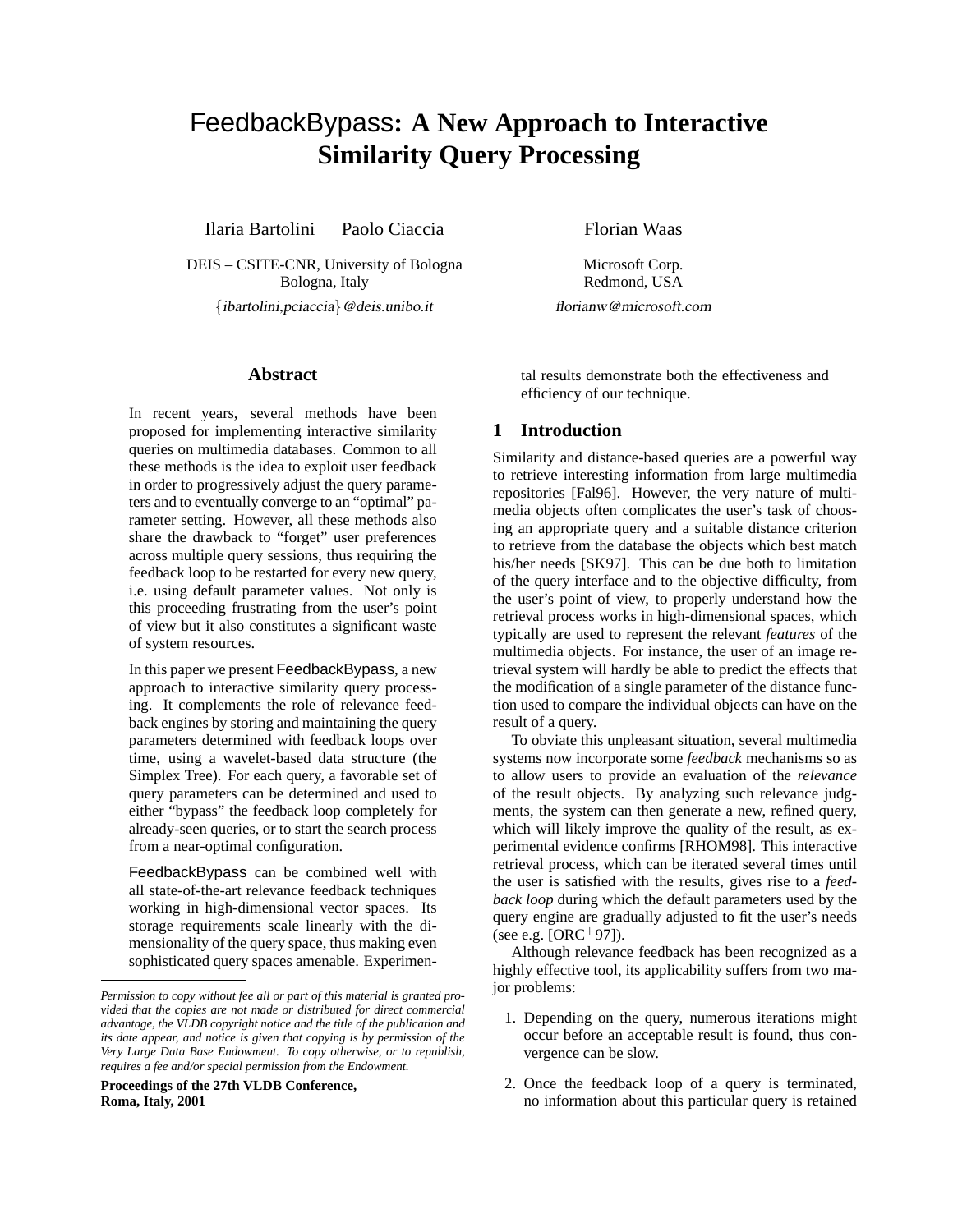





FeedbackBypass results

<span id="page-1-0"></span>Figure 1: FeedbackBypass in action. The middle line shows the 5 best matches computed using default parameters for the query image on top. The bottom line shows the results obtained for the same query when the parameters suggested by FeedbackBypass are used

for re-use in further processing. Rather, for further queries, the feedback process is started anew with default values. Even in the case where a query object has already been used in an earlier feedback loop, all iterations have to be repeated.

Note that both problems concern the *efficiency* of the feedback process, whereas the *effectiveness* of retrieval will depend on the specific feedback mechanisms used by the system, on the similarity model, and on the features used to represent the objects.

This paper presents FeedbackBypass, a new approach to interactive similarity query processing, which complements the role of current relevance feedback engines. FeedbackBypass is based on the idea that by storing and maintaining the information on query parameters gathered from past feedback loops it is possible to either "bypass" the feedback loop completely for already-seen queries or to "predict" near-optimal parameters for new queries. In both cases, as an overall effect, the number of feedback and database search iterations is greatly reduced, thus resulting in a significant speed-up of the interactive search process.

Figure [1](#page-1-0) shows a query image together with the 5 best results obtained from searching with default parameters a data set of about 10,000 color images. No result image belongs to the same semantic category "Mammal" of the query image (see Section [5](#page-6-0) for a description of image categories). The bottom line of the figure shows the 5 best matches obtained for the same query when FeedbackBypass is applied and the system uses the predicted query parameters. With FeedbackBypass, we obtain 4 relevant images (i.e. 4 mammals) among the top 5 query results.

The implementation of FeedbackBypass utilizes a novel wavelet-based data structure, called *Simplex Tree*,

whose storage overhead is linear in the dimensionality of the query space, thus makes even sophisticated query spaces amenable. Its resource requirements are *independent* of the number of processed queries but depend only on the complexity of the query parameter function, which guarantees proper scalability and performance levels. Furthermore, storage requirements can be easily traded-off for the accuracy of the prediction. Experimental results presented below demonstrate both the effectiveness and efficiency of our technique.

The rest of the paper is organized as follows. Section [2](#page-1-1) provides the background on relevance feedback mechanisms and on related work. In Section [3](#page-2-0) we describe our approach and state the basic requirements for an effective implementation of FeedbackBypass. Section [4](#page-4-0) provides a thorough description of the Simplex Tree and of related implementation issues. Experimental results on a real-world image data set are presented in Section [5](#page-6-0). Section [6](#page-9-4) concludes the paper.

## <span id="page-1-1"></span>**2 Background and Related Work**

We frame our discussion within the context of *vector space* similarity models, for which a multimedia object is represented by a D-dimensional vector (i.e. a point in  $\Re^{D}$ ) of *features*,  $\mathbf{p} = (p_1, \dots, p_D)$ . The similarity of two points p and q is measured by means of some *distance function* on such space. Relevant examples of distance functions include  $L_p$  norms ( $L_1$  is the Manhattan distance,  $L_2$  is the Euclidean distance) and their weighted versions. For instance, the weighted Euclidean distance is

<span id="page-1-2"></span>
$$
L_{2W}(\mathbf{p}, \mathbf{q}; \mathbf{W}) = \left(\sum_{i=1}^{D} w_i (p_i - q_i)^2\right)^{1/2}
$$
 (1)

Also *quadratic* distances can be used to capture correlations between different coordinates of the feature vectors. The well-known Mahalanobis distance is defined as

$$
d_{Mahalanobis}^{2}(\mathbf{p}, \mathbf{q}; \mathbf{W}) = \sum_{i=1}^{D} \sum_{j=1}^{D} w_{i,j} (p_i - q_i) (p_j - q_j)
$$

and leads to arbitrarily-oriented ellipsoidal iso-distant surfaces in feature space [[SK97](#page-9-1)]. Note that this distance is indeed a "rotated" weighted Euclidean norm.

The typical interaction with a multimedia retrieval system that implements relevance feedback mechanisms can be summarized as follows [\[Sal88\]](#page-9-5):

- **Query formulation.** The user submits an initial query  $Q = (q, k)$ , where q is called the *query point* and  $k$  is a limit on the number of results to be returned by the system.
- **Query processing.** The query point q is compared with the database objects by using a (default) distance function d. Then, the k objects which are closest to q according to d,  $Result(Q, d) = {\mathbf{p}_1, \ldots, \mathbf{p}_k}$ , are returned to the user.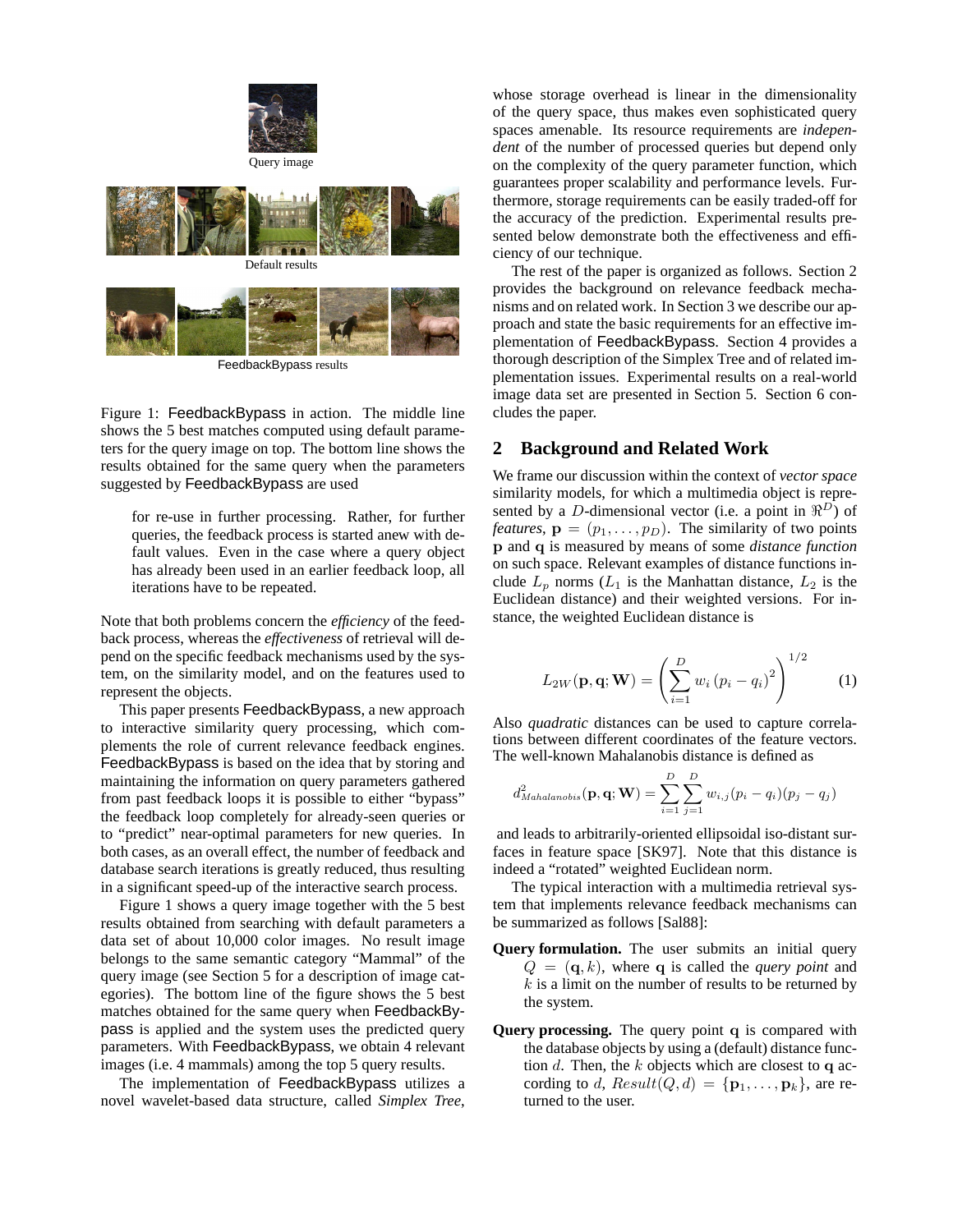

<span id="page-2-1"></span>Figure 2: The "query point movement" (a) and the "reweighting" (b) feedback strategies

- **Feedback loop.** The user evaluates the relevance of the objects in  $Result(Q, d)$  by assigning to each of them a *relevance score*,  $Score(\mathbf{p}_i)$ . On the basis of such scores a new query,  $Q' = (\mathbf{q}', k)$ , and a new distance function,  $d'$ , are computed and then used to determine the second round of results.
- **Termination.** After a certain number of iterations, the loop ends the final result being  $Result(Q_{opt}, d_{opt}),$ where  $Q_{opt} = (\mathbf{q_{opt}}, k)$  is the "optimal" query the user had in mind, and  $d_{opt}$  the "optimal" distance function to retrieve relevant objects for  $Q_{opt}$ .

Every interactive retrieval system provides a specific implementation for each of the above steps. For instance, the choice of the initial query point depends on the system interface and, also considering the nature of the multimedia objects, can include a *query-by-sketch* facility, the choice from a random sample of objects, the upload of the query point from a user's file, etc. A number of options is also available for implementing the actual query processing step, which typically exploits index structures for high-dimensional data, such as X-trees [[BKK96\]](#page-9-6) and Mtrees [\[CPZ97\]](#page-9-7).

More relevant to the present discussion are the issues concerning the feedback loop. The use of *binary* relevance scores is the simplest one, even from the user's point of view. In this case the user can mark a result object either as "good" or "bad", and implicitly assigns a neutral ("noopinion") score to non-marked objects. Graded, and even continuous, score levels have also been used to allow for a finer tuning of user's preferences [[RHOM98\]](#page-9-2).

The two basic strategies for implementing the feedback loop concern the computation of a new query point (*query point movement*) and the change of the distance function, which can be accomplished by modifying the weights (importance) of the feature components (*re-weighting*).

**Query point movement.** The idea behind this strategy is to try to move the query point towards the "good" matches (as evaluated by the user), as well as to move it far away from the "bad" result points (see Figure [2](#page-2-1) (a)). A well-known implementation of this idea dates back to Rocchio's formula [[Sal88](#page-9-5)], which has been successfully deployed in the context of document retrieval. More recently, query point movement has been applied by several image retrieval systems, such as the MARS system [\[RHOM98\]](#page-9-2). Ishikawa et al. [[ISF98\]](#page-9-8) have proved that, when using *pos-* *itive* feedback (scores) and the Mahalanobis distance, the "optimal" query point (based on the available set of results) is a weighted average of the good results, i.e.:

$$
\mathbf{q}' = \frac{\sum_{j} Score(\mathbf{p}_j) \times \mathbf{p}_j}{\sum_{j} Score(\mathbf{p}_j)}
$$
(2)

**Re-weighting.** The idea of re-weighting stems from the observation that user feedback can help identify feature components that are more important than others in determining whether a result point is "good" or not. Consequently, such components should be given a higher relevance. For simplicity of exposition, let us consider a retrieval model based on weighted Euclidean (see Equation [1\)](#page-1-2) and also refer to Figure [2](#page-2-1) (b). In order to assess the relative importance of the  $i$ -th feature vector component, the distribution of the "good"  $p_{j,i}$  values, i.e. the values of the good matches along the  $i$ -th coordinate, is analyzed. In an earlier version of the MARS system [[RHOM98\]](#page-9-2), it was proposed to assign to the *i*-th coordinate a weight  $w_i$  computed as the inverse of the standard deviation of the  $p_{j,i}$  values, i.e.  $w_i = 1/\sigma_i$ . Later on, it was proved in [\[ISF98\]](#page-9-8) that the "optimal" choice of weights is to have  $w_i \propto 1/\sigma_i^2$ . Similar results have been proven for quadratic distance functions [[ISF98](#page-9-8)], as well as for the case where the number of good matches is less than the dimensionality of the feature space [[RH00\]](#page-9-9).

In a recent paper [\[RH00](#page-9-9)] Rui and Huang have extended the re-weighting strategy to a "hierarchical model" of similarity, where above strategy is first separately applied to each individual feature, and then each feature (rather than each feature component) is assigned a weight which takes the overall distance into account that good matches have from the query point by considering only that very feature. Note that for  $F$  features this amounts to define the distance between objects p and q as a weighted sum of feature distances, each of which the authors assume to have a quadratic form [[RH00](#page-9-9)].

## <span id="page-2-0"></span>**3 The** FeedbackBypass **Approach**

The basic idea of our approach is to "bypass", or at least to reduce, the loop iterations to be performed by an interactive similarity retrieval system by trying to "guess" what the user is actually looking for, based only on the initial query he/she submits to the system.

If we abstract from the specific differences existing between the systems and concentrate on what all such systems share, two important observations can be made:

- 1. All systems assume that the user has in mind an "optimal" query point as well as an "optimal" distance function for that query.
- 2. Each time a new distance function is computed, this is taken from a *parameterized class* of functions (e.g. the class of weighted Euclidean distances), by appropriately setting the values of the class parameters.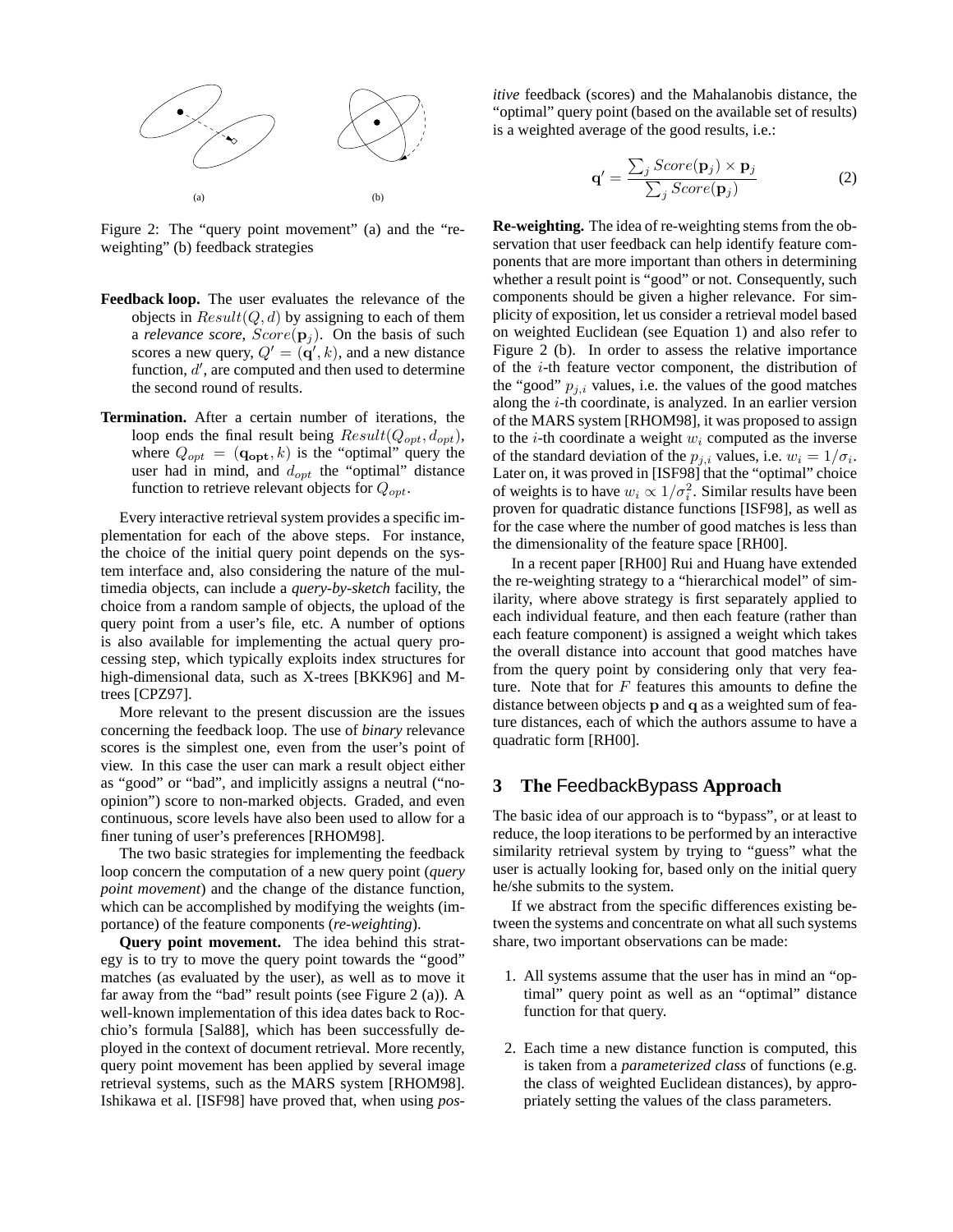

<span id="page-3-0"></span>Figure 3: The optimal query mapping for 3 sample query points, assuming Mahalanobis distance

This general state of things can be synthetically represented as a mapping:

$$
\mathbf{q} \mapsto (\mathbf{q}_{\mathbf{opt}}, d_{opt}) \equiv (\mathbf{\Delta}_{\mathbf{opt}}, \mathbf{W}_{\mathbf{opt}}) \tag{3}
$$

which assigns to the initial query point q an optimal query point,  $q_{opt}$ , and an optimal distance function,  $d_{opt}$ . The equivalence just highlights that  $d_{opt}$  is the distance function obtained when the parameters are set to  $W_{opt}$ , and that  $q_{\text{opt}}$  can be obtained from the initial query point by adding to it the "optimal offset"  $\Delta_{opt} = q_{opt} - q$ . In the following we refer to the pair  $(\mathbf{\Delta_{opt}}, \mathbf{W_{opt}})$  as the *optimal query parameters*, OQPs, of query q. Figure [3](#page-3-0) provides an intuitive graphical representation of the above mapping for three 2-dimensional query points.

FeedbackBypass is based on the observation that, as more and more query points are added, an "optimal" *query mapping*,  $M_{opt}$ , from query points to query points and distance functions, will take shape, and that "learning" such mapping can indeed lead to "bypass" the feedback loop.

Let  $\mathcal{Q} \subseteq \Re^D$  be the domain of query points and let  $W \subseteq \mathbb{R}^P$  be the set of possible parameter choices, where each  $W \in W$  corresponds to a distance function in the considered class and  $P$  is the number of independent parameters that characterize a distance function. Then, the problem faced by FeedbackBypass can be precisely formulated as follows:

<span id="page-3-3"></span>**Problem 1** *Given the* Q *query domain and a class of distance functions with set of parameters* W *, "learn" the query mapping*  $M_{opt}$ :  $\mathcal{Q} \rightarrow \mathbb{R}^D \times \mathcal{W}$  *which associates to each query point*  $q \in \mathcal{Q}$  *the optimal query parameters*  $(\mathbf{\Delta_{opt}}, \mathbf{W_{opt}}) = M_{opt}(\mathbf{q}).$ 

In other terms, the problem can be described as that of learning the optimal way to map (query) points of  $\Re^D$  into points of  $\mathbb{R}^{D+P}$ . It should be remarked that when query points are normalized, the dimensionality of both the input (feature) and the output space of  $M_{opt}$  can be reduced by 1.

<span id="page-3-4"></span>Of course, statistical techniques for *dimensionality reduction* could be applied to lower the dimensionality of both the input and the output space. We do not consider dimensionality reduction in this paper, and leave it as an interesting follow-up of our research.



<span id="page-3-1"></span>Figure 4: An interactive retrieval system enriched with the FeedbackBypass module

**Example 1** Assume that objects are color images, which are represented by using a 32-bins color histogram, and that similarity is measured by the weighted Euclidean distance. Since the sum of the color bins is constant (it equals the number of pixels in the image) and one of the weights of the distance function can be set to a constant value, say 1, without altering at all the retrieval process, it turns out that  $M_{opt}$  is a function from  $\mathbb{R}^{31}$  to  $\mathbb{R}^{31+31}$ .  $\Box$ 

Figure [4](#page-3-1) shows the basic architecture of a generic interactive retrieval system enriched with FeedbackBypass, with the flow of interactions being summarized in Figure [5](#page-3-2) using a C++ like notation. Upon receiving the initial user query q, the system forwards q to FeedbackBypass by invoking its Mopt method, which returns the predicted OQPs  $(\Delta_{opt}, W_{opt})$  for q. Then, the usual query processing-user evaluation-feedback computation loop can take place. When the loop ends, the new OQPs are passed to FeedbackBypass by invoking its Insert method, to be stored as new optimal parameters for q. Clearly, this insertion step can be skipped at all if no feedback information has been provided by the user.

```
//data structure for optimal query parameters (OQPs)
class Oqp {
 Vector Delta(D);
 Vector W(P);
}
 // get the user query
Vector &q = getUserQuery();
 // obtain OQPs from FeedbackBypass
Oqp &v = FeedbackBypass: : Mopt(q);
\texttt{Oqp } \& \texttt{vPred} = \texttt{v}.\texttt{copy}() \texttt{;}// main feedback loop
while(feedbackLoop) {
  // compute results for q using OQPs
 Vector results[] = queryEvaluate(q, v);// get relevance scores for results
 Score scores[] = getUserFeedback(results)
  // compute new OQPs given the scores
 newValues(q, v, scores);
}
 // in case feedback information has been provided
if(vPred != v)
  // insert new OQPs for query q
 FeedbackBypass::Insert(q, v);
```
Figure 5: Basic interactions between an interactive retrieval

<span id="page-3-2"></span>system and FeedbackBypass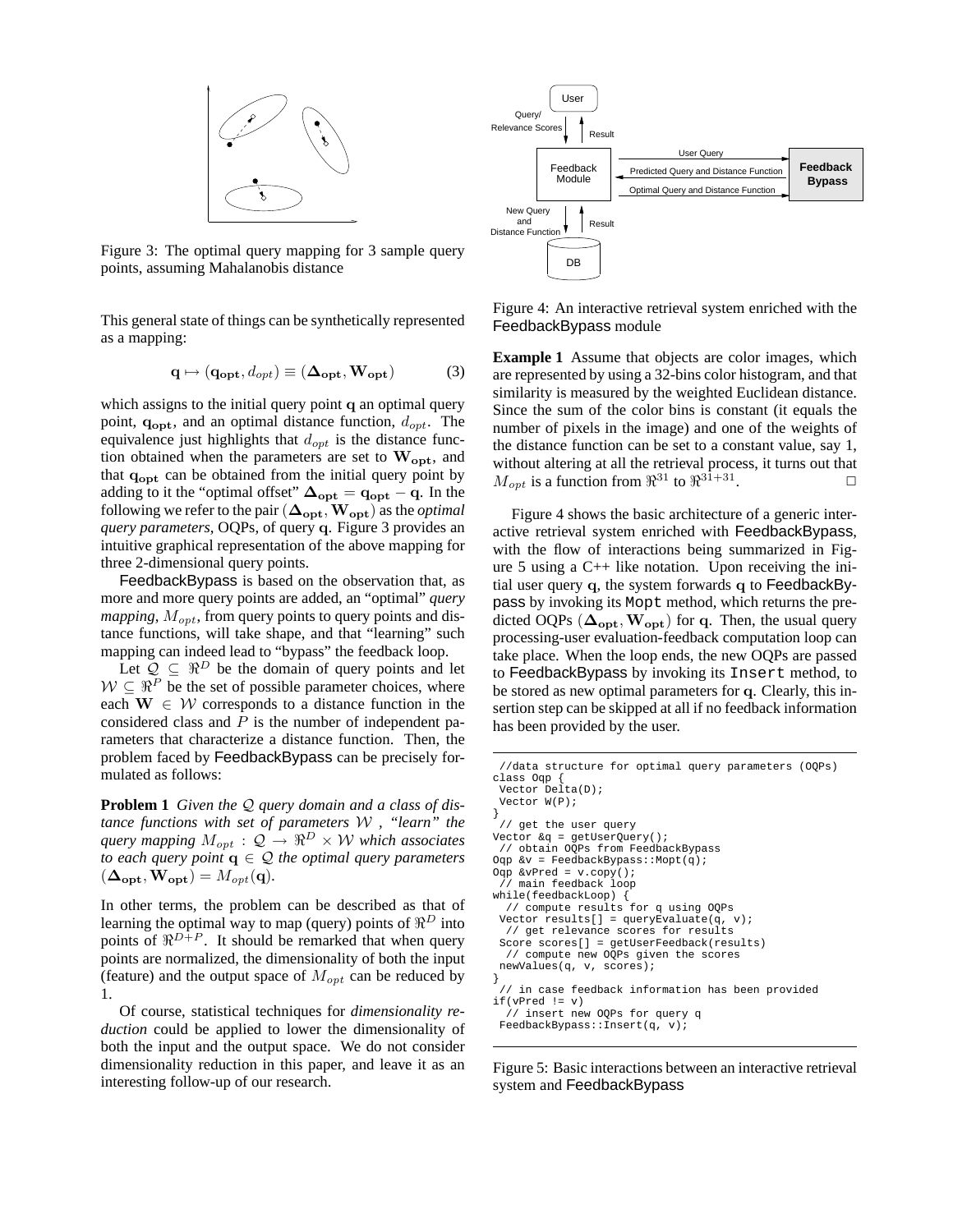#### **3.1 Requirements**

The method we seek for learning  $M_{opt}$  from sample queries has to satisfy a set of somewhat contrasting requirements, which are summarized as follows:

- **Limited Storage Overhead.** Since the number of possible queries to be posed to the system is huge and will grow over time, it is not conceivable to just do some "query book-keeping", i.e. storing the values of  $M_{opt}$ for all already-seen queries. The method we seek should have a complexity *independent* of the number of queries and only a low (e.g. linear) complexity in the dimensionalities of the feature and the output spaces.
- **Prediction.** The method should also be able to provide reasonable "guesses" for new queries. It is also requested that the quality of this approximation has to increase over time, as more and more queries and userfeedback information are processed.
- **Dynamicity.** Since we consider an interactive retrieval scenario, it is absolutely necessary that the method is able to efficiently handle updates, i.e. incorporate additional data without rebuilding the approximation of  $M_{opt}$  from scratch.

We have been able to achieve a satisfactory trade-off, thus meeting all above requirements, by implementing FeedbackBypass using a wavelet-based data structure, which we call the *Simplex Tree*.

## <span id="page-4-0"></span>**4 The Simplex Tree**

The Simplex Tree forms the core of our approach. It organizes the query domain  $Q$  as a set of non-overlapping multi-dimensional intervals on which the approximation for  $M_{opt}$  can be defined.

Recall that we want to approximate the optimal query mapping  $M_{opt}$ :  $\mathcal{Q} \rightarrow \Re^{D} \times \mathcal{W}$ , where  $\mathcal{Q} \subseteq \Re^{D}$  and  $\Re^{D} \times \mathcal{W} \subseteq \Re^{N}$ , with  $N = D + P$  (see Problem [1\)](#page-3-3), given a small but evolving sample of data points, namely queries for which feedback data is available.

Of the various techniques that mathematical approximation theory provides, we have chosen wavelets to approximate the query mapping. Unlike other transforms, such as the Fourier transform, wavelets model a target function as composition of functions with a limited support. Therefore, modifying the wavelet at a later point in time entails only local recomputations but no re-organization of the repre-sentation as a whole.<sup>[1](#page-4-1)</sup> In the following, we make use of this locality and develop the approximation of the optimal query mapping step by step by local recomputation around newly added feedback points. We will use the well-known Haar-Wavelet in the following.

In order to define wavelets in  $\mathcal{Q} \subseteq \Re^D$  we first need to organize this high-dimensional vector space as a collection of intervals  $S = \{S_h\}$  such that their union covers the whole query domain, that is,  $\mathcal{Q} \subseteq \bigcup_h S_h$ . The delimiters of the intervals managed by the Simplex Tree are taken from the sets of points for which user feedback has been provided. Let us denote with s one of such delimiters, i.e. a query point *stored* in the Simplex Tree. For each s we maintain in the Simplex Tree also its  $N$ -dimensional vector of OQPs,  $M_{opt}(s)$ . Given S and a new query point q, the wavelet-based prediction of the OQPs for q is then obtained, as explained in more detail below, from the OQPs of the stored points that delimit the (unique) interval that contains q.

#### **4.1 Multi-dimensional Triangulation**

Given an initial set of query points for which feedback data is available, we define suitable intervals on which we can base our wavelet by *triangulating* the set. In general, a triangulation is a decomposition into simplices, i.e. intervals spanned by  $D + 1$  points—that is, triangles in  $\mathbb{R}^2$ , tetrahedrons in  $\mathbb{R}^3$ , and so forth. Triangulations are one of the fundamental problems in computational geometry and very efficient techniques to find "good" triangulations are known for low dimensional spaces [[Meh84](#page-9-12), [PS85\]](#page-9-13). Computing triangulations like the Delaunay triangulation, which minimizes the lengths of edges of the simplices, is computational expensive and too time consuming for dimensions higher than 10.

Instead, to keep the computational effort low, we use an *incremental* triangulation technique as we go forward and *split* for every new point its enclosing simplex. More formally, let  $S = \{s_1, \ldots, s_{D+1}\}\$  be the set of points spanning the simplex that encloses the new to-be-stored query point q. Then,

$$
S_h = \{ \mathbf{s}_j | j \neq h \} \cup \{ \mathbf{q} \}, \qquad 1 \leq h \leq D + 1
$$

is a decomposition of S into  $D + 1$  simplices.<sup>[2](#page-4-2)</sup> Figure [6](#page-4-3) shows examples for splits in two and three dimensions, respectively.



<span id="page-4-3"></span>Figure 6: Splitting of 2- and 3-dimensional simplices

Note that splitting a simplex can be done in  $O(1)$  time for a fixed dimension, and that the the number of simplices scales linearly with the number of stored query points. Obviously, we can only split a simplex if the new point is inside the simplex itself. To this end we need to define an

<span id="page-4-1"></span><sup>1</sup>For a comprehensive overview of wavelets and multi-resolution analysis in particular, see e.g. [[Kai94](#page-9-10), [Swe96](#page-9-11)]

<span id="page-4-2"></span><sup>2</sup>For simplicity, we use the same notation to denote both a simplex, i.e. an interval of  $\Re^{D}$ , and the set of its  $D + 1$  vertices.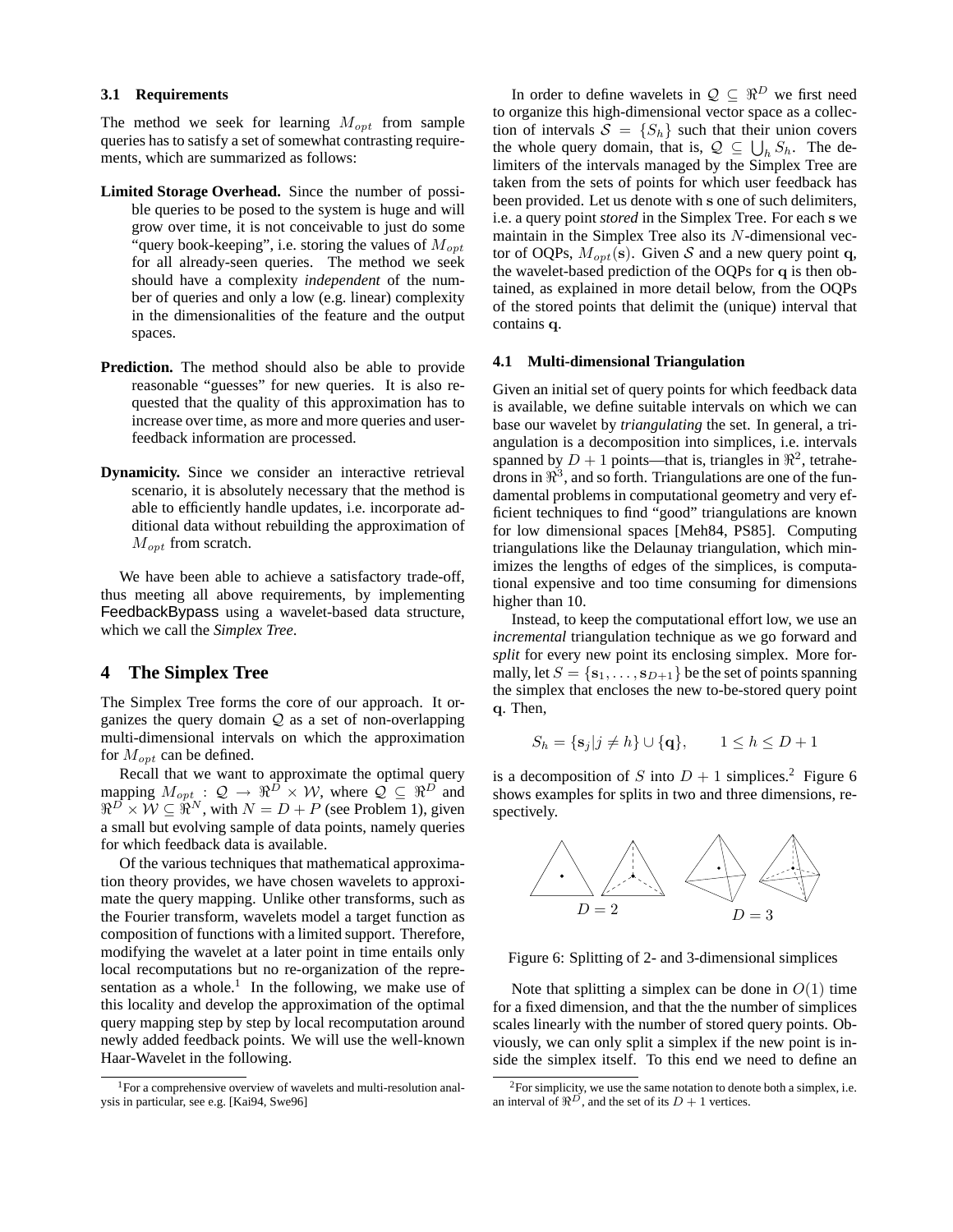

<span id="page-5-0"></span>Figure 7: The structure of the Simplex Tree  $(D = 2)$ 

initial simplex, denoted  $S_0$ , such that  $\mathcal{Q} \subseteq S_0$ , i.e.  $S_0$  covers the entire query domain.

The specific details on how  $S_0$  can be defined depend on the data set at hand. For instance, if  $\mathcal{Q} = [0, 1]^D$ , setting  $S_0 = \{(0, 0, \ldots, 0), (D, 0, \ldots, 0), \ldots, (0, 0, \ldots, D)\}\$ guarantees that  $Q \subseteq S_0$ , as it can be easily verified. On the other hand, when the data set consist of normalized histograms (i.e. the sum over the bins equals 1), by dropping the value of one bin (e.g. the last one) leads to a query domain Q which already is a simplex, namely  $S_0 = \{(0, 0, \ldots, 0), (1, 0, \ldots, 0), \ldots, (0, 0, \ldots, 1)\}.$ 

#### **4.2 The Data Structure**

The Simplex Tree is an index structure that can be characterized as follows:

- each node is a simplex S defined by  $D + 1$  points;
- every inner node S has pointers to  $D + 1$  children  $S_h$ , which partition S and are pairwise disjoint, i.e.  $S = \bigcup_h S_h$  and  $S_{h_1} \cap S_{h_2} = \emptyset$   $\forall h_1, h_2$ ;
- every leaf node stores for each of its  $D + 1$  points  $s_i$ the corresponding OQPs,  $M_{opt}(s_j)$ ;
- $S_0$ , the root, covers the entire query domain  $Q$ .

Figure [7](#page-5-0) shows the Simplex Tree corresponding to a 2 dimensional triangulation.

The operations necessary to maintain the index are sketched in Figure [8](#page-5-1). Below, the individual parts are discussed in more detail.

**Lookups.** Given a new query point, we need to determine in which simplex the new query point is contained. Starting with the root node we traverse the tree descending at each inner node into the child node which contains the new point. $3$ 

We do not re-organize the tree in case it gets unbalanced due to the distribution of the data. Hence, the depth of the

```
// initially called with the root simplex
Simplex &SimplexTree::Lookup(Simplex &S, Vector &q) {
   // when in leaf node, we know we found it
  if (S.IsLeaf()) return S;
   // otherwise check each child
  for (int h = 0; h < D + 1; h_{++})
    if (S.child[h]->Contains(q))
       // descend into h-th child
      return Lookup(S.Child[h],q);
}
Oqp &SimplexTree::Predict(Point &q) {
   // get the enclosing simplex
  Simplex &S = \text{Lookup}(q);
   // interpolate in point q using the points of S
  return Wavelet::Interpolate(S,q);
}
void SimplexTree::Insert(Point &q, Oqp &v) {
   // get enclosing simplex
  Simplex &S = Lookup(q);
   // get predicted values in this point
  Oqp &vPredict = Predict(q);
      if predicted and actual OQPs differ
   // by more than 'epsilon' insert the point
  if (v.Difference(vPredict) > epsilon)
    for (int h = 0; h < D + 1; h++){
       // get the h-th corner of the simplex
      Vector &pCorner = GetCorner(h);
       // create a simplex using the points of this
      // simplex but exclude pCorner and add q instead
Simplex &SSon = S.CreateSimplex(pCorner, q);
          add the new simplex as child
      S.AddChild(SSon); }
}
```
<span id="page-5-1"></span>Figure 8: Basic functionality of the Simplex Tree

tree is  $O(n)$  in the worst case, n being the number of stored query points, and  $O(\log_{D+1} n)$  in the best case. We will assess the average behaviour experimentally in Section [5](#page-6-0).

**Interpolation.** To interpolate off the Simplex Tree, i.e. define a wavelet representation of the mapping, first observe that for each point s in the Simplex Tree the value of  $M_{opt}(s) = (m_1(s), m_2(s), \ldots, m_N(s))$  is stored. Thus, given a query point q for which an approximation of  $M_{\text{out}}(q)$  is sought, we can solve the problems of approximating each of the N  $m_i(\mathbf{q})$  values independently of each other.

Using an unbalanced Haar-Wavelet for approximating  $v_i = m_i(\mathbf{q})$  means to perform a linear interpolation in q given the values  $v_i^{\mathbf{s}_j} = m_i(\mathbf{s}_j)$  of the  $D+1$  points defining the simplex  $S = \{s_1, \ldots, s_{D+1}\}\$ enclosing q. Since S is a D-dimensional linear subspace, solving

$$
\begin{vmatrix}\nq_1 - s_{1,1} & \dots & q_D - s_{1,D} & \hat{v}_i - v_i^{s_1} \\
s_{2,1} - s_{1,1} & \dots & s_{2,D} - s_{1,D} & v_i^{s_2} - v_i^{s_1} \\
\vdots & \vdots & \ddots & \vdots \\
s_{D+1,1} - s_{1,1} & \dots & s_{D+1,D} - s_{1,D} & v_i^{s_{D+1}} - v_i^{s_1}\n\end{vmatrix} = 0
$$

for  $\hat{v}_i$  yields the desired approximation of  $v_i = m_i(\mathbf{q})$ . Note that, for a given data set, the complexity of interpolation is  $O(1)$ , since neither D nor P change.

**Inserts.** As opposed to typical spatial index structures the Simplex Tree is not an index whose aim is to store points to be searched. Instead, it stores points to organize the feature space into simplices. As a consequence, not every point needs to be inserted, since it is sufficient to insert only those points that can improve the quality of the approximation in a *significant* way. These are the points for

<span id="page-5-2"></span><sup>&</sup>lt;sup>3</sup>Due to lack of space, we omit the discussion of special cases where the query point is not properly contained in one of the child simplices but it is an element of the delimiting hyperplanes of several simplices.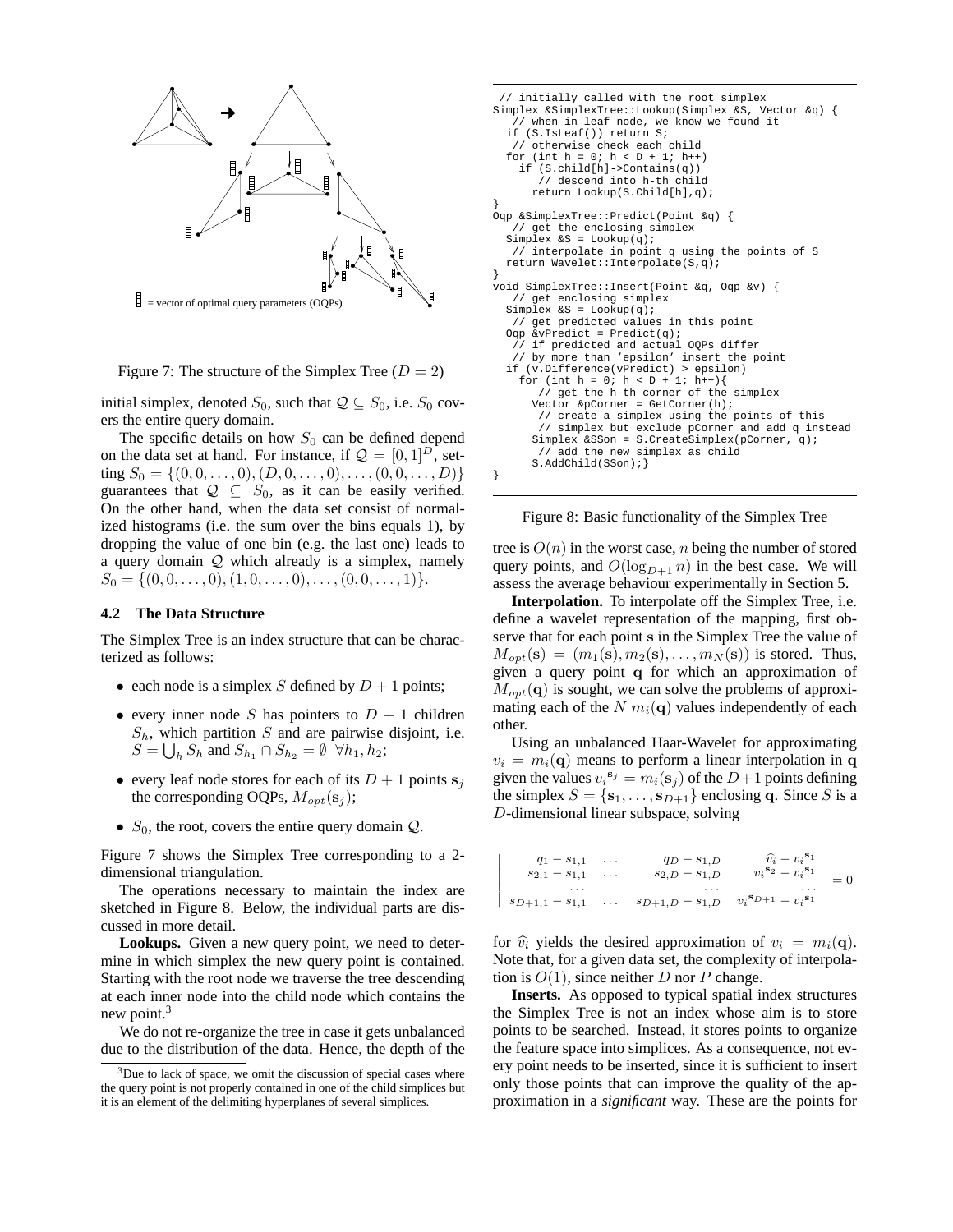which

$$
\max_i |m_i(\mathbf{q}) - \widehat{v}_i| > \epsilon
$$

holds, for a given threshold  $\epsilon$ . In other words, if all the predictions  $\hat{v}_i$ 's are already almost equal to the corresponding  $m_i(\mathbf{q})$ 's there is no need to store q in the Simplex Tree. The particular choice of the threshold  $\epsilon$  determines the quality of the approximation: for low thresholds the approximation is more accurate whereas high thresholds cause more slack. More important, however, is the character of the optimal query mapping. If  $M_{opt}$  is composed of low frequencies, only very few query points are stored, whereas for a query mapping composed of high frequencies, more query points are needed to reach approximations of suitable quality. As a limit case, when the OQPs always coincide with the default ones, no point at all is inserted in the Simplex Tree. Consequently, the resource requirements of the Simplex Tree *do not* depend on the number of queries for which feedback is provided but on the intrinsic complexity of the optimal query mapping and on the insert threshold.

## <span id="page-6-0"></span>**5 Experimental Evaluation**

We have implemented FeedbackBypass in C++ under Linux, and tested its performance in order to answer the following basic questions:

- Which are the actual prediction capabilities of FeedbackBypass? How much feedback information does FeedbackBypass need to perform reasonably well? How long does it take to learn the optimal query mapping?
- How much do the predictions of FeedbackBypass depend on the specific data set? Alternatively, is FeedbackBypass robust to changes in the type of queries to be learned?
- How much do we gain, in terms of efficiency, by "skipping", or shortening, the feedback loop?

For evaluation purposes we used the IMSI data set consist-ing of about 10,000 color images.<sup>[4](#page-6-1)</sup> Each image is already annotated with a *category* (such as "birds", "monuments", etc.). From each image, represented in the HSV color space, we extracted a 32-bins color histogram, by dividing the hue channel H into 8 ranges and the saturation channel S into 4 ranges. $5$  To compare histograms we use the class of weighted Euclidean distances, with the (unweighted) Euclidean distance being the default function. We implemented both query point movement and re-weighting feedback strategies, as described in Section [2](#page-1-1), which means that  $M_{opt}$  is a function from  $\mathbb{R}^{31}$  $\mathbb{R}^{31}$  $\mathbb{R}^{31}$  to  $\mathbb{R}^{62}$  (see also Example 1).

The setup for the experiments was as follows. From the whole data set we selected 2,491 images belonging to 7 categories: Bird (318 images), Fish (129), Mammal



<span id="page-6-3"></span>Figure 9: Sample images from the "Fish" category

(834), Blossom (189), TreeLeaf (575), Bridge (148), and Monument (298). This subset of images was then used to randomly sample queries, whereas images in other classes were just used to add further noise to the retrieval process. For each query image, any image in the same category was considered a "good" match whereas all other images were considered "bad" matches, *regardless of their color similarity*. This leads to hard conceptual queries, which however well represent what users might want to ask to an image retrieval system. Since within each category images largely differ as to color content, any query based on a color distance cannot be expected to find more than a fraction of relevant images to be close in color space. For instance, all the 4 images shown in Figure [9](#page-6-3) belong to the "Fish" category: only the 2nd image ("shark") has a dominant blue color, whereas others have strong components of yellow, gray, and orange, respectively. A similar evaluation procedure was also adopted in [\[RH00\]](#page-9-9).

To measure the effectiveness of FeedbackBypass we consider classical *precision* and *recall* metrics [\[Sal88\]](#page-9-5), averaged over the set of processed queries. For a given number  $k$  of retrieved objects, precision (Pr) is the number of retrieved relevant objects over  $k$ , and recall (Re) is the number of retrieved relevant objects over the total number of relevant objects (in our case, the number of images in the category of the query).

In our experiments we used a typical value of  $k = 50$ , and in any case k never exceeded 80. This is because we consider that a real user will hardly provide feedback information for larger result sets. As a consequence, since the number of retrieved good matches is limited above by  $k$  (and in practice stays well below the  $k$  limit), the use of distance functions more complex than weighted Euclidean, such as Mahalanobis, was not considered. Indeed, as observed in [[RH00\]](#page-9-9), improvement due to feedback information is possible only when the number of good matches is not much less than the number of parameters of the distance function to be learned, which is 31 in our case but would be  $31 \times 32/2 = 496$  for the Mahalanobis distance.

The results we show refer to three different scenarios:

- Default: this is the strategy currently used by *all* interactive retrieval systems, which starts the search by using the user query point and the default distance function (i.e. the Euclidean one in our case);
- FeedbackBypass, for which precision and recall *always* refer to "new" (i.e. never seen before) queries for which the optimal query point and the optimal distance function, as predicted by the FeedbackBypass module, are used in place of the user query and the

<span id="page-6-1"></span><sup>4</sup> IMSI MasterPhotos 50,000: http://www.imsisoft.com.

<span id="page-6-2"></span><sup>5</sup>See also http://kdd.ics.uci.edu/databases/ CorelFeatures/CorelFeatures.data.html.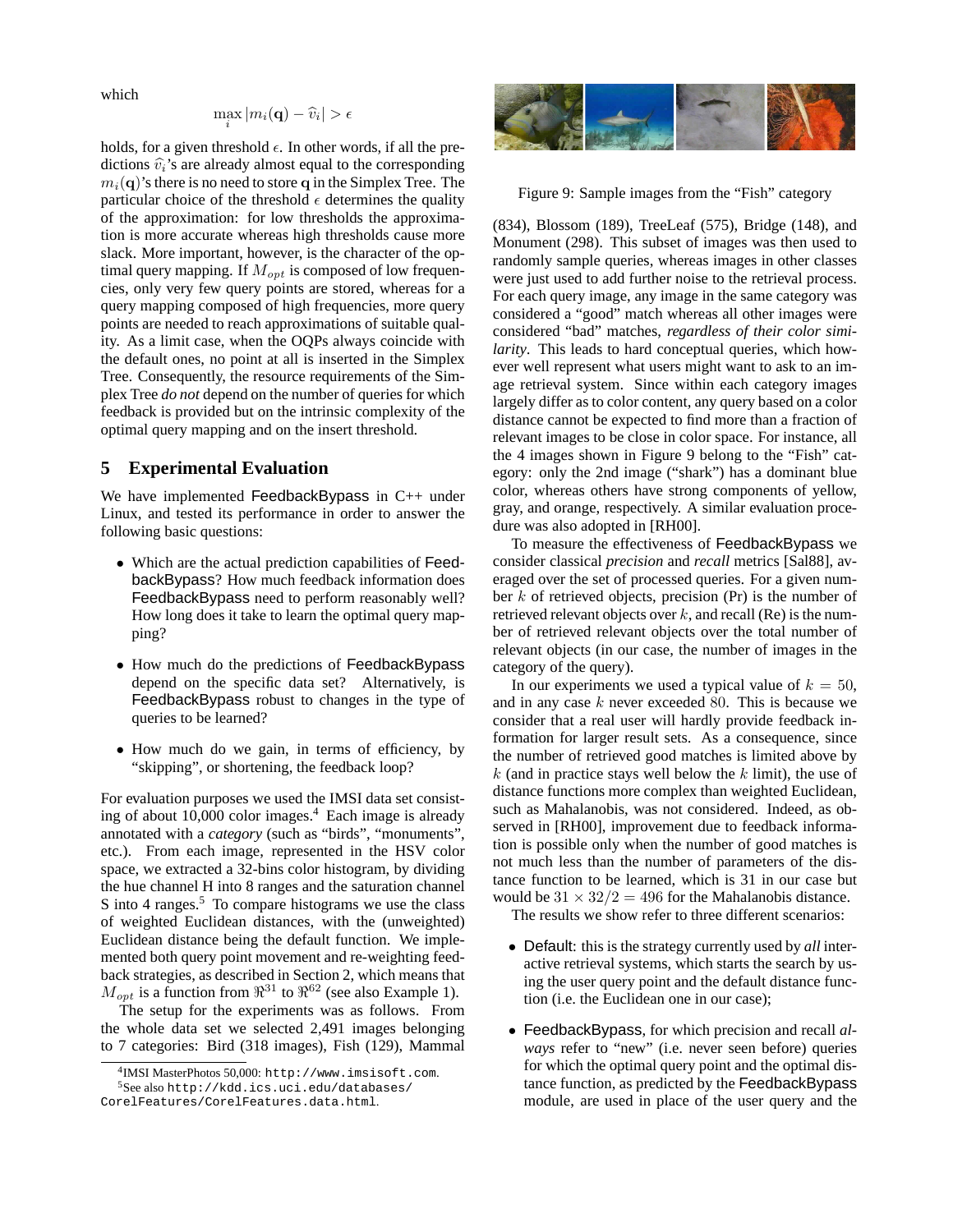

Figure 10: Precision results: (a) absolute values; (b) gains with respect to the DEFAULT strategy

<span id="page-7-0"></span>default Euclidean distance;

• AlreadySeen: this is mainly used for reference purpose, and corresponds to the case where the FeedbackBypass module delivers predictions for already seen queries, for which the predicted parameters indeed coincide with the optimal ones. It can be argued that the more the results from FeedbackBypass and AlreadySeen are similar, the more Feedback-Bypass is approaching the intrinsic limit established by the use of a given class of distance functions and of specific relevance feedback strategies.

For each query, after measuring precision and recall for the first round of  $k$  results, we automatically run (using the category information associated to each image) the feedback loop until it converges to a stable situation, i.e. when no changes are observed anymore in the result list. The corresponding query parameters are then sent to FeedbackBypass for insertion.

#### **5.1 Speed of Learning**

Figures [10](#page-7-0) (a) shows average precision as a function of the number of processed queries. For this figure the number of retrieved objects was set to  $k = 50$ . It is evident that the performance of FeedbackBypass monotonically increases with the number of queries, and that the difference between FeedbackBypass and the Default strategy is already significant after the first few hundred queries. This is also emphasized in Figure [10](#page-7-0) (b), where we show values of the *precision gain*, PrGain, defined as:

$$
\text{PrGain}(\text{FeedbackBypass}) = \left(\frac{\text{Pr}(\text{FeedbackBypass})}{\text{Pr}(\text{Default})} - 1\right) \times 100
$$

and similarly for the AlreadySeen case. The number of good matches doubles for already seen queries, and increase by 60% for queries never seen before.

Figures [11](#page-7-1) (a), (b), and (c) show, respectively, the values of average precision, recall, and precision vs. recall after 1000 queries, when k varies between 10 and 80. The graphs confirm that our method is able to provide accurate predictions even when the number of retrieved objects per query,  $k$ , is low. This can also be appreciated in Figures [12](#page-7-2) (a) and (b), where precision and recall curves for  $k = 20, 50$ , and 80 are plotted versus the number of queries.



<span id="page-7-1"></span>Figure 11: Precision (a), recall (b), and precision vs. recall curves (c) after 1000 queries



<span id="page-7-2"></span>Figure 12: Precision (a) and recall (b) of FeedbackBypass for different values of k

In the previous experiments we have considered a same value of k both to train the system and to evaluate it. However, it is also important to understand if training FeedbackBypass with larger values of  $k$  can be better than training FeedbackBypass with less information. Clearly, precision results shown in Figure [12](#page-7-2) (a) are of little use to this purpose, since they are obtained with a different number of retrieved objects for each curve. Thus, we have compared several versions of FeedbackBypass each trained with a specific  $k$  value, when they are used to answer queries requesting the same number of objects from each version. The basic conclusion that can be drawn from the results shown in Figure [13](#page-8-0) is that using larger  $k$  values is worthwhile, even if less objects are retrieved. This is particularly evident for the  $k = 80$  curve, while less for the case  $k = 50$ .

#### **5.2 Robustness**

We now turn to consider how much the performance of FeedbackBypass depends on the specific queries for which predictions are required. For this experiment we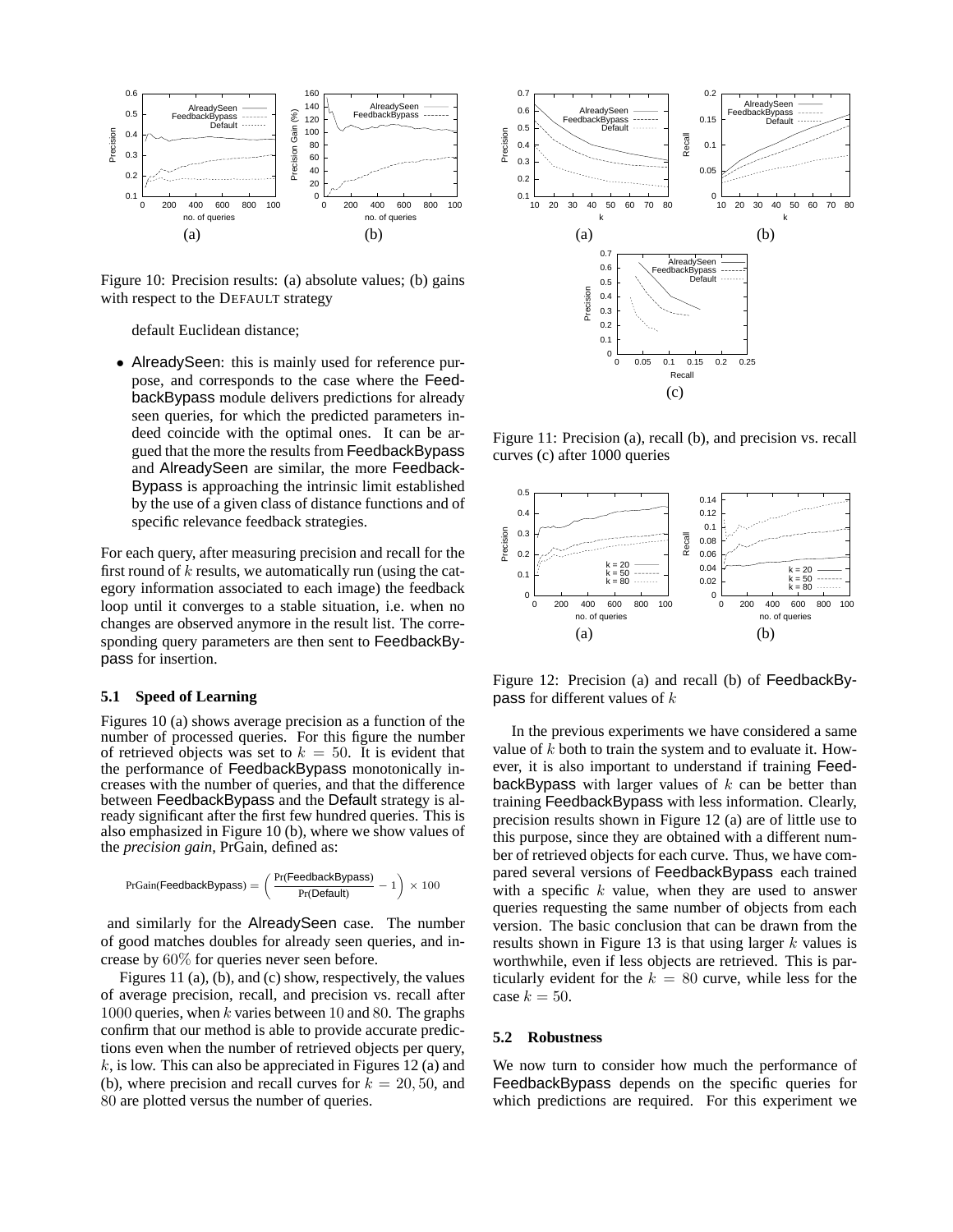

<span id="page-8-0"></span>Figure 13: Precision (a) and recall (b) of FeedbackBy**pass** for several values of  $k$  as a function of the number of retrieved objects

separately measured precision for the 7 query categories. Looking at precision results (see Figure [14](#page-8-1) (a)) it can be observed that FeedbackBypass is able to provide useful predictions in all cases where there is a significant difference between the Default and the AlreadySeen cases. Indeed, such a difference is a clear indication that feedback information actually leads to improve the results. This is particularly evident for the largest query category ("Mammal"). On the other hand, when feedback only slightly improves the quality of the results (see the "TreeLeaf" category, denoted simply as "Leaf" in the figure), predictions for new queries do not provide benefits, as it could have been expected. This general behavior is only violated for the "Fish" category, where it seems that no improvement can be obtained from FeedbackBypass on new queries, even if performance of AlreadySeen is particularly good. However, since "Fish" is the smallest category (129 images), it can be argued that the number of sampled queries is still not enough to well approximate the optimal query mapping for that category. Similar results are observed in Figure [14](#page-8-1) (b) for the recall metric.

#### **5.3 Efficiency**

An important aspect that we analyze here is how much we can gain by using FeedbackBypass in terms of *efficiency*. Clearly, the overall performance of an interactive retrieval system will also depend on the specific access methods that are used to retrieve the stored objects, as well as by the indexed features. In order to provide unbiased results, we consider the following performance metrics:

- The average number of feedback iterations that FeedbackBypass saves with respect to the Default strategy, in order to obtain the same level of precision. Thus, for each query we start the feedback loop either from default or from predicted query parameters, and measure how many iterations are needed before no further improvements are possible. This "Saved-Cycles" measure tells us how many query requests to the underlying system we save, on the average, for each user query.
- The average number of objects that we *do not* have to retrieve for achieving the same level of precision than



Figure 14: Precision (a) and recall (b) for the 7 query categories

<span id="page-8-1"></span>Default. Note that this "Saved-Objects" metric is simply computed as: Saved-Objects = Saved-Cycles  $\times k$ 

Figure [15](#page-8-2) presents results for  $k = 20$  and  $k = 50$ . In both cases it can be seen that the savings improve over time, and that after 1000 queries they amount to about 2 cycles for  $k = 50$ , which translates in a net reduction of 100 objects retrieved from the underlying system.

Finally, in the last experiment we assess the Simplex Tree as such. Figure [16](#page-9-14) shows the average number of simplices traversed to reach a leaf node, together with the depth of the tree, i.e. the maximum number of simplices that could be traversed. Both are logarithmically increasing, however, the average number of traversed simplices is significantly lower than the depth of the Simplex Tree, which leads to fast predictions of the optimal query parameters and underlines the efficiency of FeedbackBypass.



<span id="page-8-2"></span>Figure 15: Average number of feedback cycles (a) and retrieved objects (b) saved by FeedbackBypass